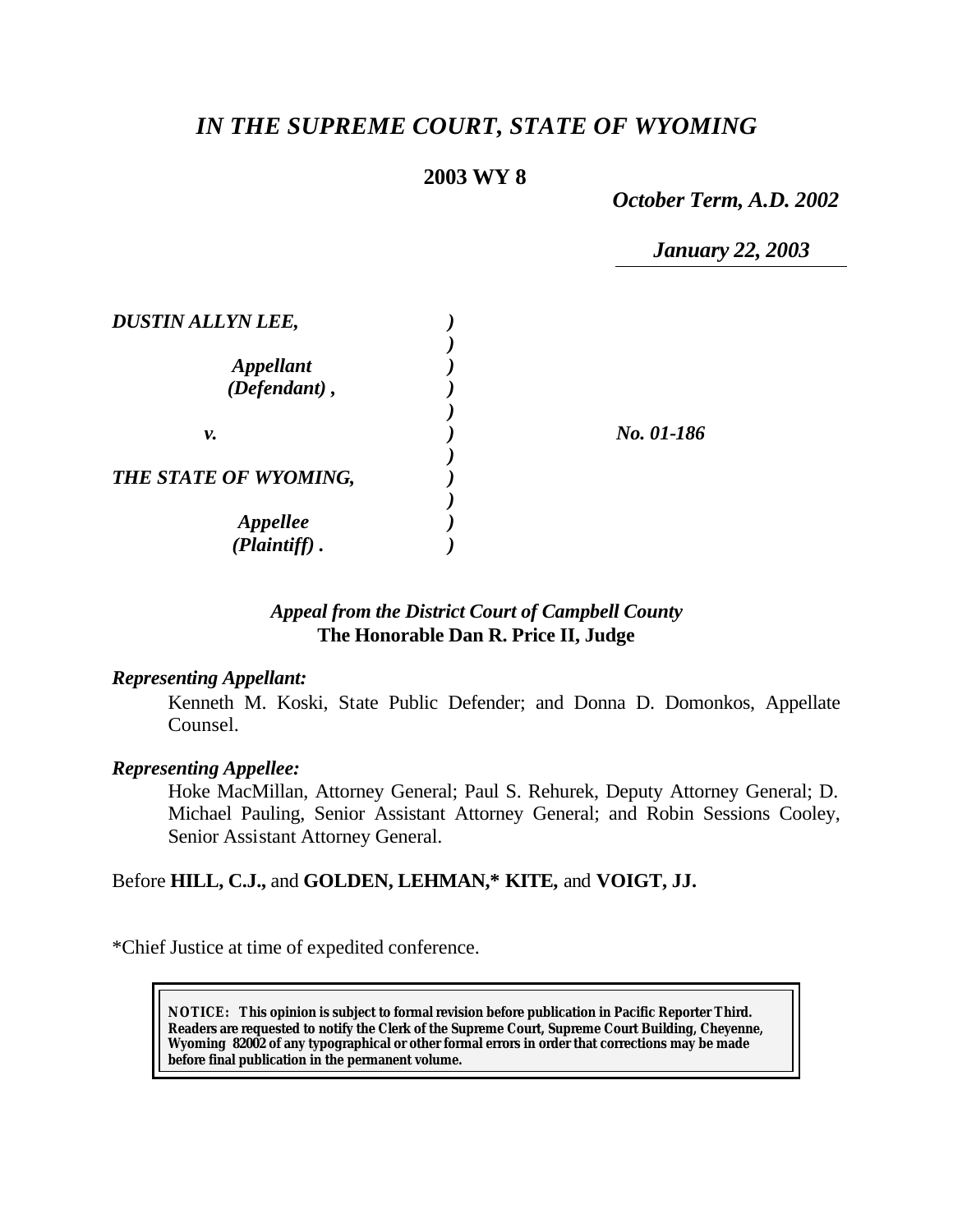#### **LEHMAN, Justice.**

[¶1] Dustin Allyn Lee, appellant, was found guilty by jury of felony possession of methamphetamine in excess of three grams. He seeks reversal of that conviction claiming the admission of physical characteristic evidence depicting appellant as an ongoing user of the drug was not relevant to the crime of possession of methamphetamine in excess of three grams. We affirm.

## *ISSUE*

[¶2] Whether plain error was committed by the State when the investigating officer testified of his observation of round open sores on appellant's face and body that are consistent with ongoing use of methamphetamine and are commonly referred to as "Crank Bugs."

## *FACTS*

[¶3] Officers and an ambulance were dispatched to a motel in Gillette after receiving a report that a man in one of the rooms was not responding to motel staff. A summary of the course of events upon the officers' contact with appellant in the room indicates appellant's appearance was ill, pasty, shaky, bloodshot and watering eyes with no odor of alcohol, difficulty in standing, and lack of coordination; admission to the officers of using methamphetamine; discovery of a plastic pen housing with a white powder residue found to contain methamphetamine; appellant's production of a marijuana cigarette; a film canister containing .39 grams of methamphetamine rocks; and, finally, a plastic baggie containing 27.96 grams of rock methamphetamine.

[¶4] Appellant only denied knowledge of the plastic baggie containing 27.96 grams of methamphetamine. The appearance of appellant was discussed by each officer who testified and included some of the non-exhaustive attributions listed above. Appellant argues the testimony of the investigating officer's observations of open sores on appellant's face and body is not relevant to the possession of the 27.96 grams of rock methamphetamine.

## *STANDARD OF REVIEW*

[¶5] No objection to the testimony was made at trial; therefore, the plain error standard is at work requiring the appellant to make a three-part showing:

> First, the record must clearly present the incident alleged to be error. Second, appellant must demonstrate that a clear and unequivocal rule of law was violated in a clear and obvious, not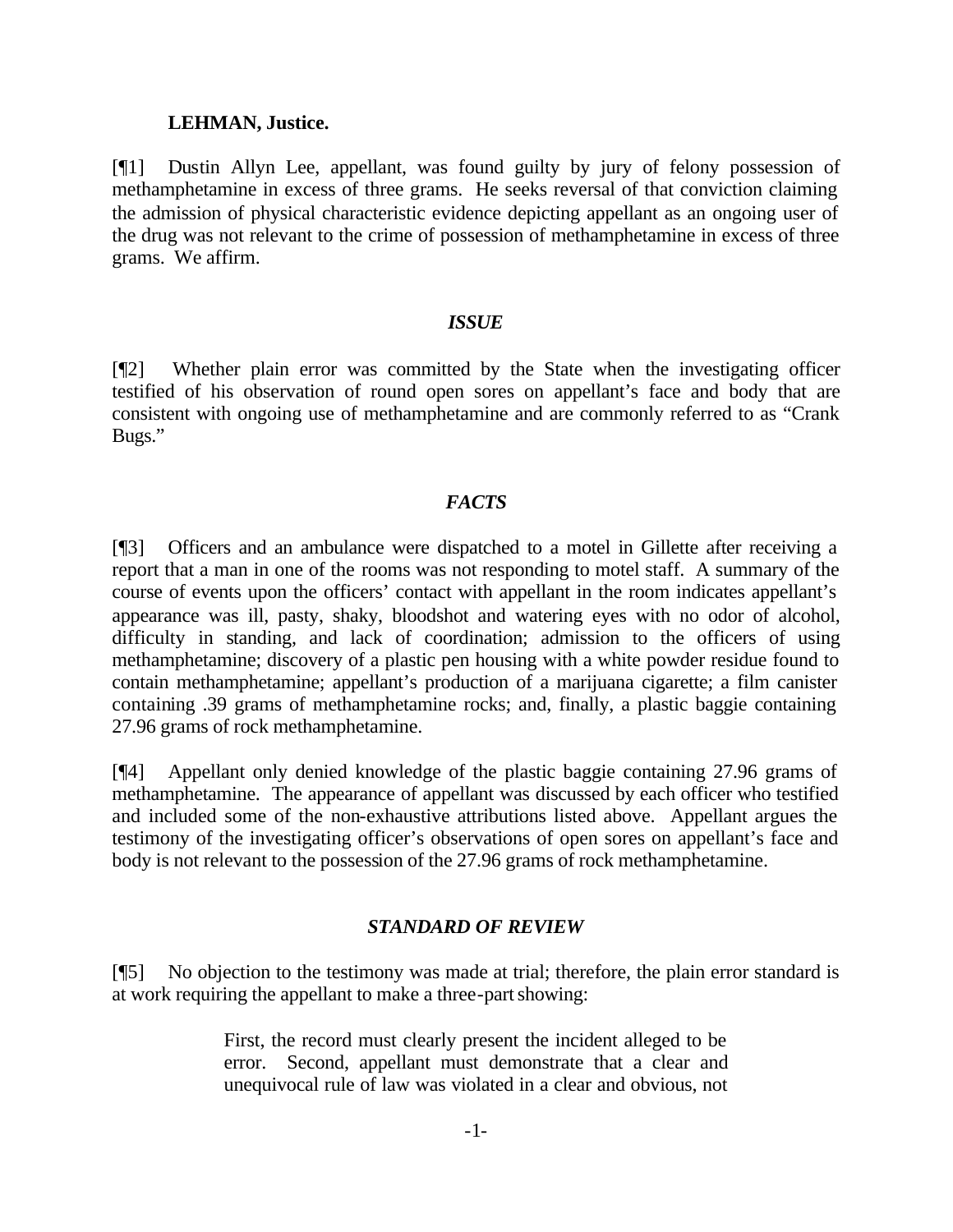merely arguable, way. Last, appellant must prove that he was denied a substantial right resulting in material prejudice against him.

*Ogden v. State*, 2001 WY 109, ¶9, 34 P.3d 271, ¶9 (Wyo. 2001) (quoting *CB v. State*, 749 P.2d 267, 268-69 (Wyo. 1988)). *See also Pearson v. State*, 12 P.3d 686, 690 (Wyo. 2000).

#### *DISCUSSION*

[¶6] For context we quote the offending language:

Q. When you are sitting down there close to him looking at him, do you notice anything about his facial features, his arms, his body, his demeanor, other than that uncoordination that you've already described?

A. I noticed that his face was very badly pitted with small round open sores. A person would generally, I think, associate them with something like acne. But I later got a little better look at his entire upper torso and it was not consistent with acne.

. . .

Q. Did you ask him if he was under the influence of drugs or narcotics substances?

A. Yes, I did.

Q. And did he respond in any manner?

A. Yes.

Q. What did he say?

A. He said he had used methamphetamine. And I had asked him if he had used any other drugs, and he said no, just methamphetamine. I asked him when the last time it was that he used it, and he said the night before.

Q. Did that start kind of clicking looking at his sores?

A. Yes, it did.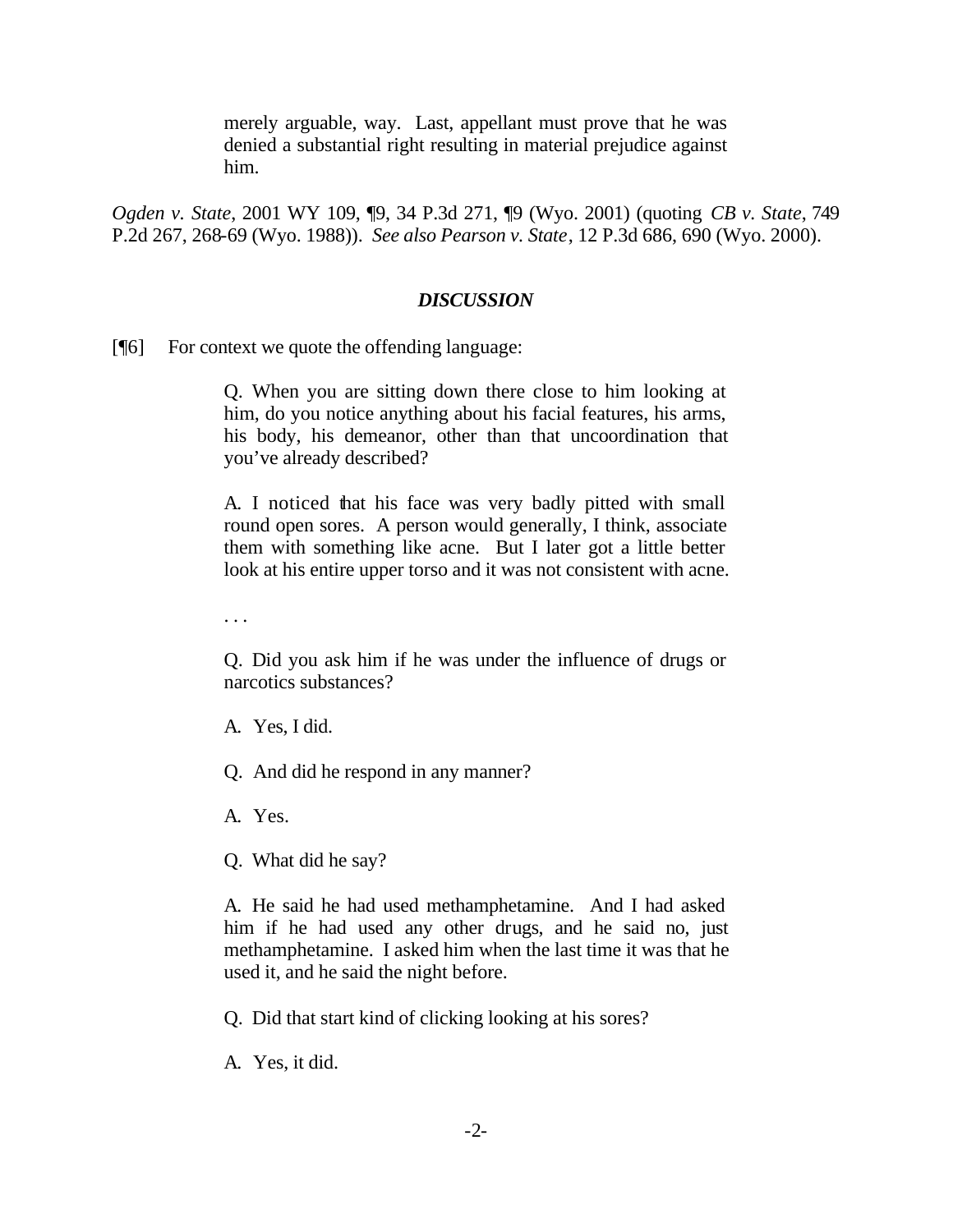#### Q. Why is that?

A. Well, methamphetamine can produce – the technical term is formication. It's called crank sores or crank bugs. And what it is is it's a reaction to a false signal sent by the brain and the person begins to pick at a certain area of their body and picks open a very small area that would look like a pimple being dug open. Actually there was nothing there. There was no sore there to start with.

It's formed from two things occurring sometimes simultaneously, sometimes on their own. One is that a person under the influence of methamphetamine may hallucinate and see actual crank bugs or actual small bugs on their skin. And they try to pick away that bug which continues to replace itself in the same spot. The other thing is that methamphetamine – what it's doing in your brain is it's releasing dope in a neuro transmitter and it's sending out a false signal, an inverse signal, to the nerves and the nerve there at that particular point is sending out a signal that it's being touched or being stimulated in some way. And the person will pick at that. What eventually occurs is the nerve ending is damaged. The signal goes away and the person leaves that particular spot alone. Later another false signal is sent or a hallucination or both and the person begins working at that spot and forms another small open ulcer on their person.

Q. We digressed a little bit, but we were – earlier you said you saw other parts of his body other than his face later on. Where did these other sores exist on the defendant that you know of?

A. On both arms and just a few on the chest and stomach area.

[¶7] For further enlightenment, the lack of objection to that testimony was followed by cross-examination of the officer which included the following exchange.

> Q. Okay. Well, let me go over what you've said here. The defendant, when you got there, was basically using his hands like claws? He didn't have any manipulation ability?

A. That's correct.

Q. He had those round sores on him?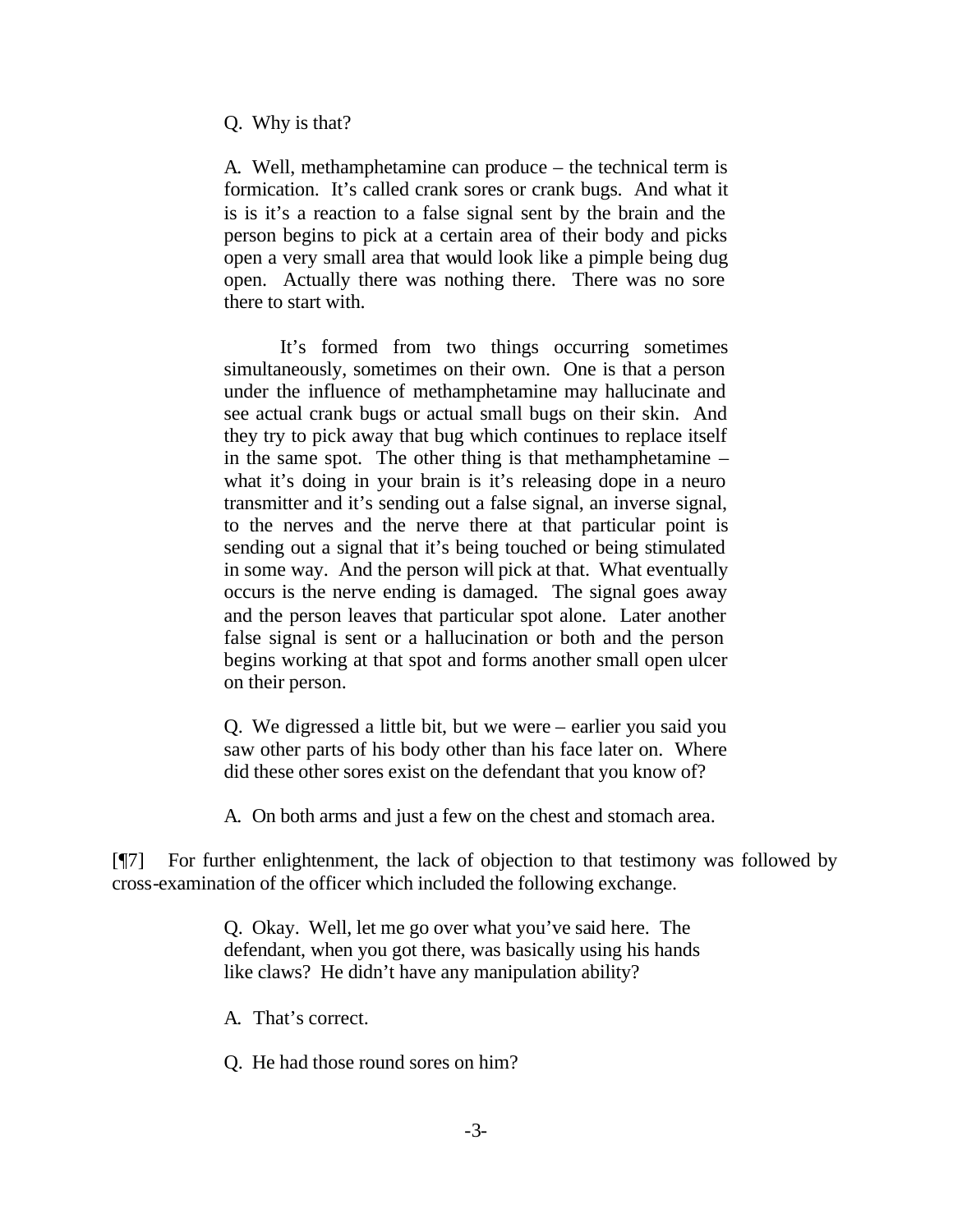A. Yes. That's correct.

Q. I've seen pictures. Pretty sorry sight, wasn't he?

A. Yes, he was.

The picture referenced by appellant's counsel was a photograph of appellant's face and upper torso, the introduction of which was stipulated by the parties.

[¶8] We begin our analysis by according appellant our acknowledgment that the record clearly presents the incident alleged to be error. The second prong, however, of the plain error standard, requiring a demonstration that a clear and unequivocal rule of law was violated in a clear and obvious, not merely arguable way, falls short of the mark. Appellant cites W.R.E. 401 as the unequivocal rule of law that was violated since the evidence regarding "crank bugs" was not relevant to prove appellant possessed over three grams of methamphetamine.

[¶9] A low threshold exists for determining that evidence is relevant.

Evidence is relevant if it has "*any* tendency to make the existence of *any* fact that is of consequence to the determination of the action more probable or less probable than it would be without the evidence." W.R.E. 401. In criminal cases, "[e]vidence is *always* relevant if it tends to prove or disprove one of the elements of the crime charged." *Grabill v. State*, 621 P.2d 802, 809 (Wyo. 1980); *see also Lancaster v. State*, 2002 WY 45, ¶42, 43 P.3d 80, ¶42 (Wyo. 2002); *Geiger v. State*, 859 P.2d 665, 667 (Wyo. 1993).

*Wilks v. State*, 2002 WY 100, ¶9, 49 P.3d 975, ¶9 (Wyo. 2002) (emphasis added).

[¶10] Lee was charged with felony possession of methamphetamine. When considering possession of a controlled substance we have stated:

> To convict for possession of illicit drugs, the prosecution must establish that [the defendant]: (1) either individually or jointly with another exercised dominion and control over the substance; (2) had knowledge of its presence; and (3) had knowledge that the substance was a controlled substance. *Saldana v. State*, 846 P.2d 604, 620 (Wyo. 1993); *Wise v. State*, 654 P.2d 116, 119 (Wyo. 1982). It is not necessary to offer direct evidence of the defendant's actual possession of the contraband. "[C]ircumstantial evidence linking together a series of facts" allowing a reasonable inference that the defendant had the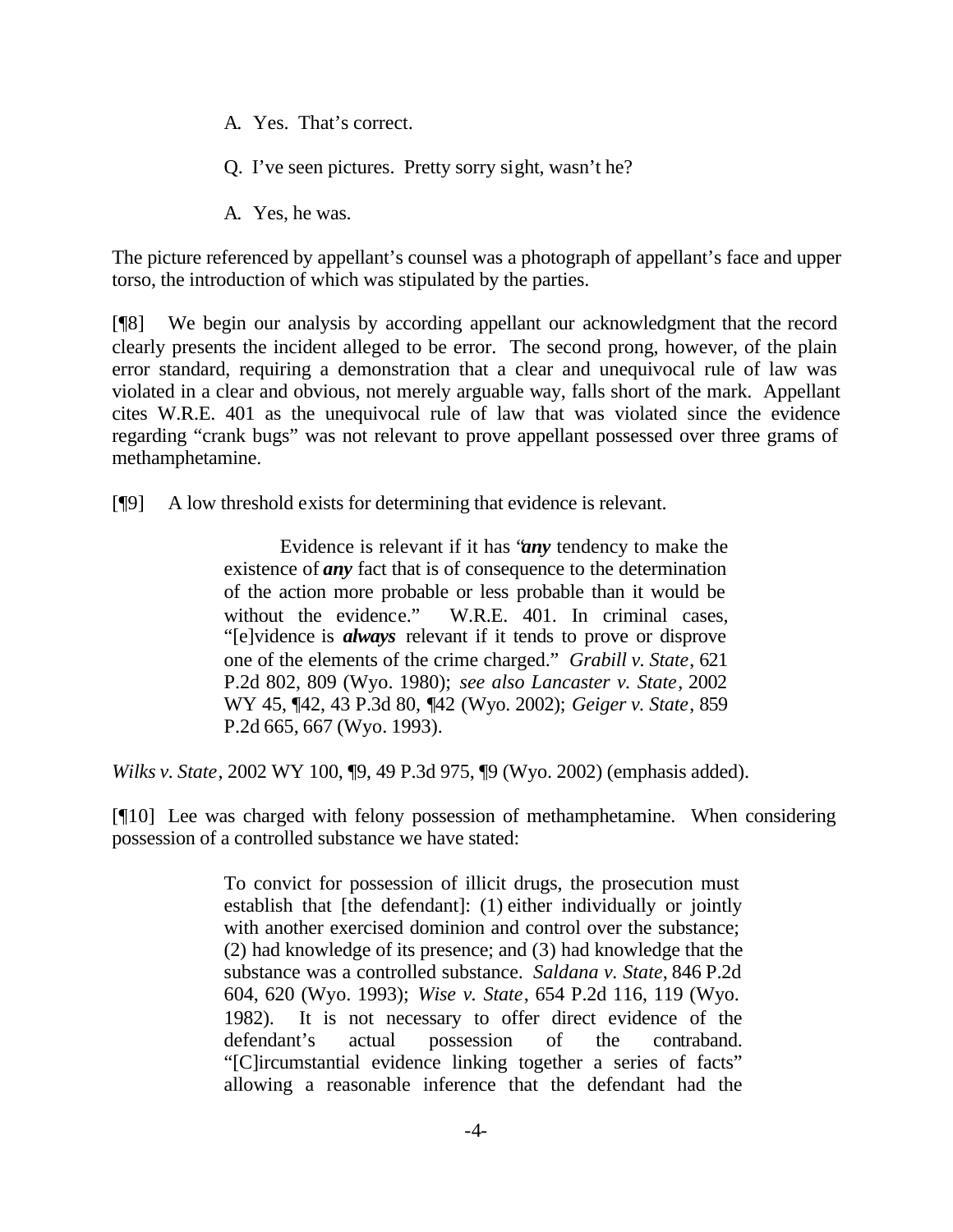requisite control and knowledge of the substance is sufficient to show constructive possession. *Wise*, 654 P.2d at 119.

*Houghton v. State*, 6 P.3d 643, 647 (Wyo. 2000) (quoting *Mora v. State*, 984 P.2d 477, 481 (Wyo. 1999)). With the above statement in mind, we consider that the prosecution was required to establish that Lee had knowledge not only of the presence of the substance but also that the substance was a controlled substance. Certainly the physical characteristics of ongoing methamphetamine use by the defendant would be relevant to show that Lee had such knowledge. Courts in other jurisdictions have held in a similar manner. *See State v. Thomas*, 329 So.2d 704, 707 (La. 1976) (holding conviction for drug possession required a showing that the defendant knew the substance he possessed was a narcotic, therefore evidence of track marks and narcotic paraphernalia were admissible to show he had knowledge of heroin and that what he possessed was heroin); *State v. Williams*, 6 P.3d 840, 843 (Idaho App. 2000) (holding the fact that Williams had previously used methamphetamine was relevant because prior methamphetamine use made it more likely that he possessed the drug with the intent to inject it rather than for some innocent purpose); *State v. Thomas*, 201 S.E.2d 201, 202 (N.C. App. 1973) (holding the presence of track marks on defendant's arm was relevant to show his knowledge and familiarity with the drug he was charged with possessing).

[¶11] In this case the officer's observation of "crank bugs" tended to show that the defendant displayed the characteristics of ongoing methamphetamine use. Ongoing methamphetamine use is relevant to whether the defendant knew the substance he possessed was methamphetamine and whether he did in fact have knowledge of this possession. The fact that the amount in possession weighs more or less than three grams plays no role in that assessment. We are not suggesting that evidence of drug use *must* be admitted in cases where the defendant is charged with felony drug possession. As always, relevant evidence may be excluded, if "its probative value is substantially outweighed by the danger of unfair prejudice." W.R.E. 403.

[¶12] In fact, appellant asserts W.R.E. 403 was violated because the prejudicial effect of the testimony outweighed the probative value. As a final analysis, therefore, we note the following to both the third prong of the plain error standard, as well as the claimed prejudice pursuant to W.R.E. 403. First, there is overwhelming evidence in support of the conviction eliminating any possibility that, absent the challenged testimony, an acquittal would have occurred and, further, appellant failed to demonstrate the evidence had little or no probative value and was extremely inflammatory or introduced for the purpose of inflaming the jury. *Hermreck v. State*, 956 P.2d 335, 340 (Wyo. 1998) (quoting *DeWitt v. State*, 917 P.2d 1144, 1148 (Wyo. 1996)).